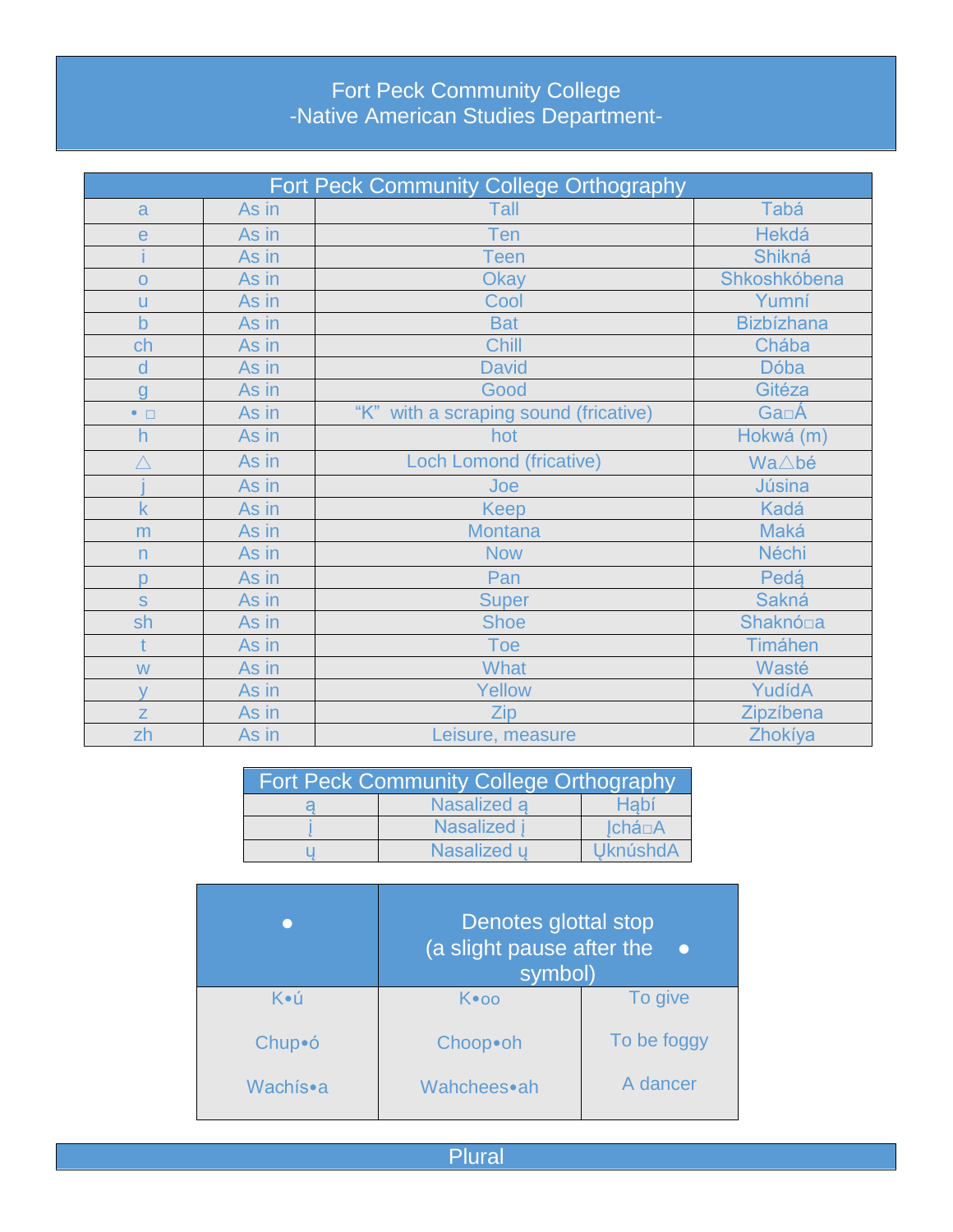| ayúptA       | ayúptabi       | <b>She answer</b> | They answer       |  |  |
|--------------|----------------|-------------------|-------------------|--|--|
| banázhi      | banázhibi      | Push upright      | They push upright |  |  |
| chabákmikma  | chąbákmikmabi  | A wagon           | <b>Wagons</b>     |  |  |
| cham•úzhjtga | cham•úzhjtgabi | An onion          | <b>Onions</b>     |  |  |
|              | edative        |                   |                   |  |  |
| akdágA       | adkágeshj      | To run            | He doesn't run    |  |  |
| basísA       | basíseshi      | To sew/stitch     | She doesn't sew   |  |  |
| chigA        | chigeshi       | To want           | She doesn't want  |  |  |
| dayA         | dayeshi        | To be good        | He is not good    |  |  |

| <b>Stress Marker</b> |                                                                                       |                         |
|----------------------|---------------------------------------------------------------------------------------|-------------------------|
| abé                  | ah-bEH                                                                                | <b>Branch of a tree</b> |
| bahá                 | bah-hAH                                                                               | A hill                  |
| chamní               | chahm-nEE                                                                             | A cactus bud            |
| duká                 | doo-kAH                                                                               | But, should             |
|                      | <b>Ablaut</b>                                                                         |                         |
|                      | - capitol "A" on the end of a word denotes the change from an "A" to the letter "I" - |                         |
| apA                  | Apjkta                                                                                | Apjkteshj               |
| akdágA               | Akdágikta                                                                             | Akdágjkteshj            |
| badídA               | <b>Badídjkta</b>                                                                      | <b>Badídjkteshj</b>     |
| chigA                | Chigíkta                                                                              | Chigíkteshi             |
| gaksÁ                | Gaksíkta                                                                              | Gaksíkteshj             |
| hokúwA               | hokúwikta                                                                             | hokúwikteshi            |
| iyéyÁ                | iyéyjkta                                                                              | iyéyikteshi             |
| ksuyA                | ksuyjkta                                                                              | ksuyíkteshi             |
| maksÁ                | maksįkta                                                                              | maksíkteshj             |
| nywA                 | nywíkta                                                                               | nywíkteshj              |
| ógiyA                | ógiyjkta                                                                              | ógiyjkteshj             |
| shkádA               | shkádjkta                                                                             | shkádjkteshj            |
| tapá                 | tapjkta                                                                               | tapíkteshi              |
| wódA                 | wódjkta                                                                               | wódjkteshi              |
| yúdA                 | yúdjkta                                                                               | yúdjkteshj              |
|                      | No ablaut                                                                             |                         |
|                      | Indicated by a small "a"                                                              |                         |
| ayúshta              | ayúshtakta                                                                            | ayúshtakteshj           |
| bazházha             | bazházhakta                                                                           | bazházhakteshi          |
| eyá                  | eyákta                                                                                | eyákteshi               |
| gąchą                | gąchąkta                                                                              | gachakteshi             |
| jtéja                | jtéjakta                                                                              | jtéjakteshj             |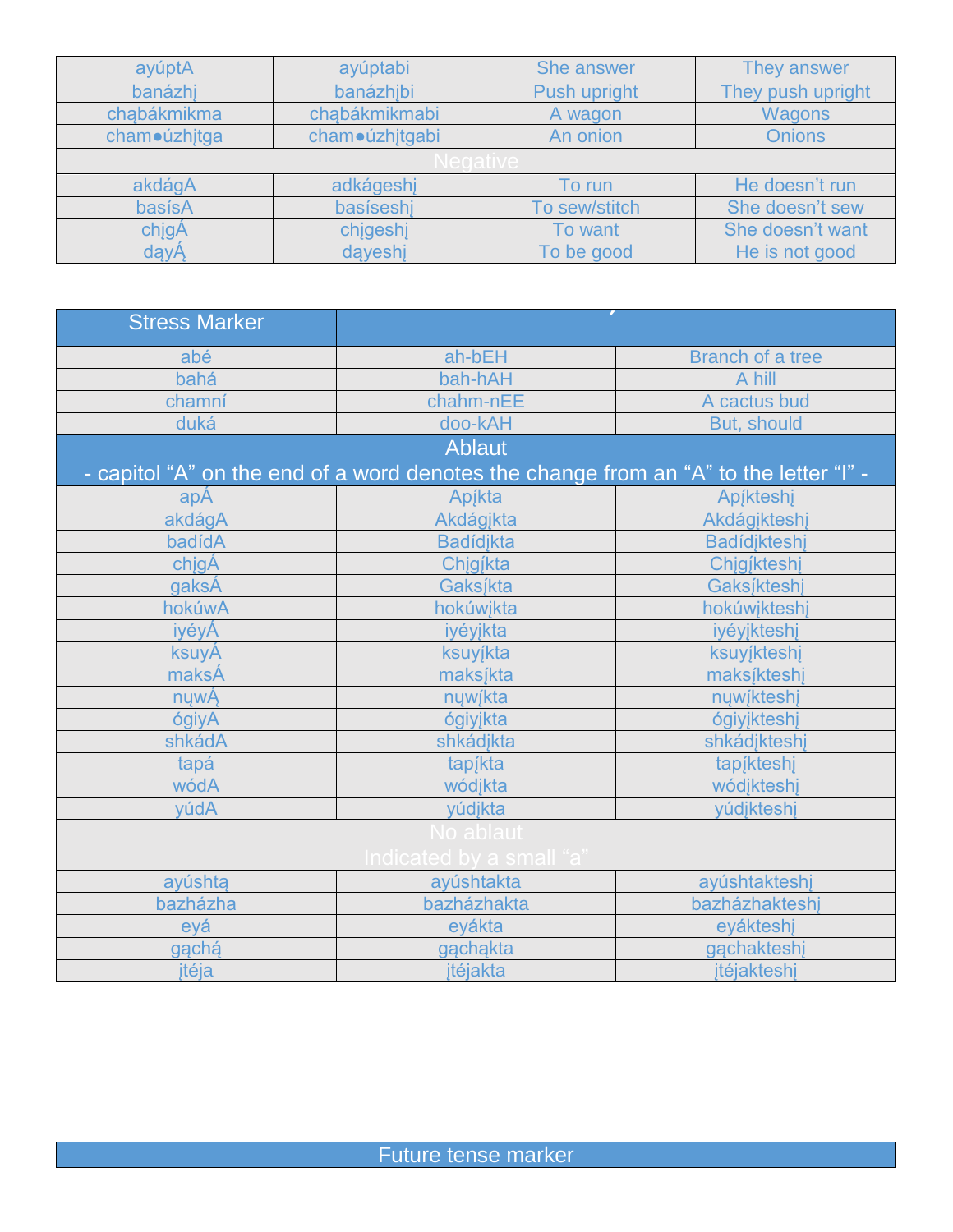| - kt -                          |                           |                                         |  |  |
|---------------------------------|---------------------------|-----------------------------------------|--|--|
| agú                             | to bring (she or he)      | she will bring it<br>agúkt<br>$=$       |  |  |
| bapsý                           | to pour she or he)<br>$=$ | bopsúkt<br>she will pour<br>$=$         |  |  |
| cheyA                           | to cry (she or he)        | she will cry<br>cheyjkt<br>$=$          |  |  |
| gamnA                           | to cut meat (she or he)   | she will cut the meat<br>gamnikt<br>$=$ |  |  |
|                                 |                           | Past tense marker                       |  |  |
|                                 | - zhéha or ch•eha -       |                                         |  |  |
| Mnógedu zhéha                   |                           | <b>Last summer</b>                      |  |  |
| Háyakenachoeha wá hihá          |                           | It snowed in the morning                |  |  |
| Wiyódaha zhéha wódabi           |                           | They ate at noon                        |  |  |
| Pdáyeducho eha tatága iyáme íbi |                           | Last fall they hunted buffalo           |  |  |

| <b>Fricative</b>                         |                     |  |  |
|------------------------------------------|---------------------|--|--|
| F.                                       |                     |  |  |
| <b>Ga</b> □Á                             | to make (she or he) |  |  |
| Ho⊡á                                     | a fish              |  |  |
| <b>Bo</b> <sub><math>\Delta</math></sub> | to blow (she or he) |  |  |
| Che⊡á                                    | a pot, kettle       |  |  |
|                                          | <b>Fricative</b>    |  |  |
|                                          |                     |  |  |
| Wa∆bé                                    | Tea                 |  |  |
| ∆u∆ná∆yabi                               | <b>Coffee</b>       |  |  |
| Wa∆chíkja Wakbá                          | Poplar, MT          |  |  |
| $\triangle$ óda                          | The color gray      |  |  |

|             | F.P.C.C.      | K.Ryan       | <b>Fort Belknap</b>   | Indiana<br><b>University</b> |
|-------------|---------------|--------------|-----------------------|------------------------------|
| vowels      |               |              |                       |                              |
|             |               |              |                       |                              |
|             | $\mathsf{e}$  | $\mathsf{e}$ | $\mathsf{e}$          | $\mathbf e$                  |
|             | a             | a            | a                     | a                            |
|             | a             | a            | a                     | a                            |
|             | $\Omega$      | $\mathbf O$  | $\overline{O}$        | $\Omega$                     |
|             | П             | u            | u                     | п                            |
|             |               |              |                       |                              |
| unaspirated | $\bullet$     | h            | b                     |                              |
|             |               |              |                       |                              |
|             |               |              |                       |                              |
|             | n             | g            |                       |                              |
| ejective    | $n \cdot$     | $p$ ?        | $\overline{O}$        |                              |
|             | t۰            | t?           | 上                     |                              |
|             | $C^{\bullet}$ | $c$ ?        | $\mathbf{C}^{\prime}$ |                              |
|             | k•            | $k$ ?        | $\mathsf{K}'$         |                              |
| aspirated   |               |              |                       |                              |
|             |               |              |                       | 1.7                          |